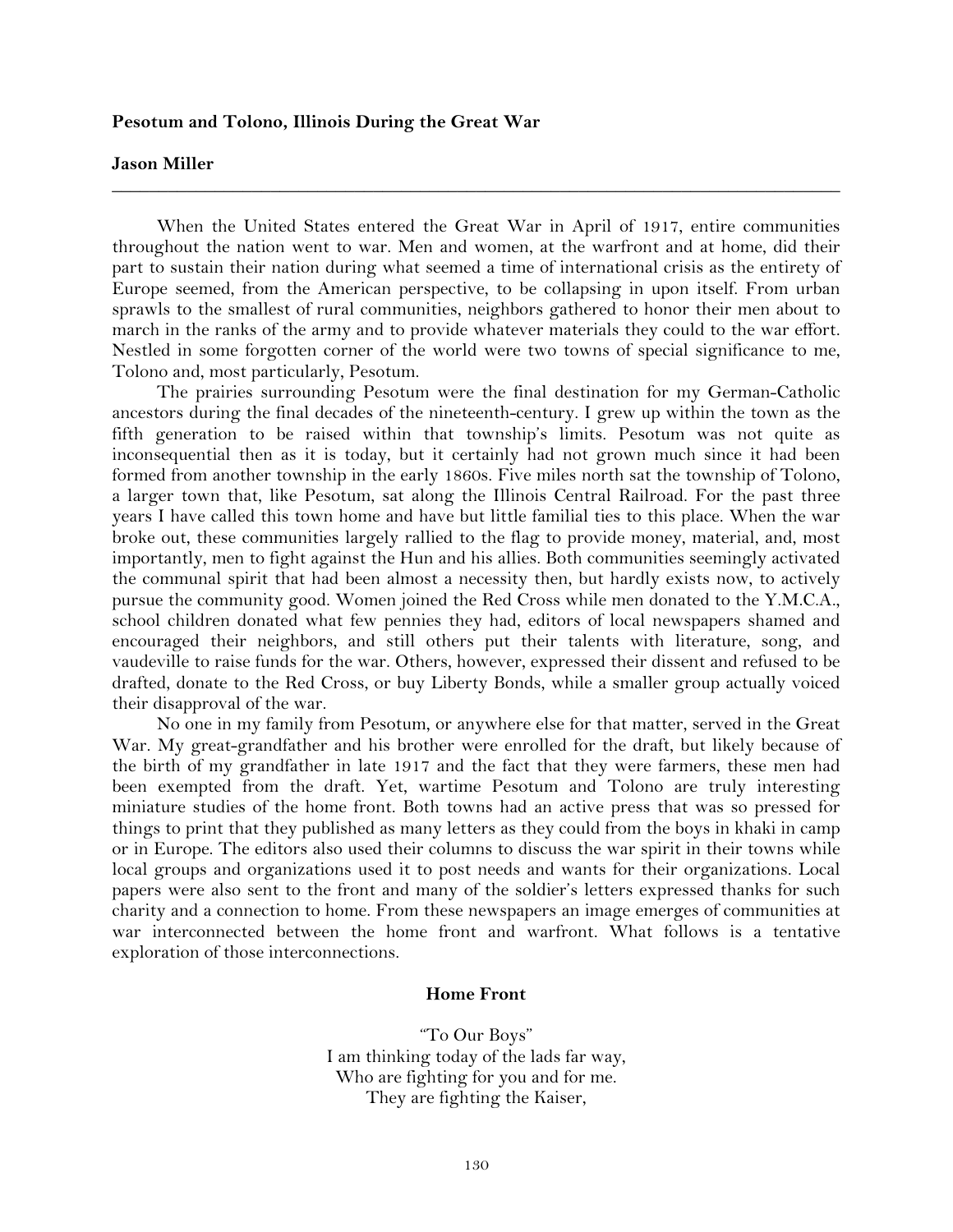You'd better be wiser and do your bit today, For the time is coming when you can't be lumping along the same old way. Are you writing today to the lads far away? Who are anxiously waiting to hear from The old home town and all they hold dear. Are you doing your bit today? Are you deserting our boys today? For just a few dollars will bring lots of joy to the Kaiser just over the way. Would you sacrifice our lads to make the Kaiser glad? Would you live in bonds and slavery for just a little bravery in sacrificing each day? For the lads in France who are giving their all for you and me.<sup>1</sup>

Written by Orville Moore, a fourteen-year-old boy from Pesotum, this poem, "To Our Boys," is illustrative of the importance placed upon the community in supporting local men going off to war. The nature of this poem is not at all surprising given the context in which it was written. By March of 1918, when this poem was published, Pesotum and Tolono residents had been visited by federal agents investigating the recent failure of a war bond drive and reports of dissident utterances by men in the area. The questions young Moore asked throughout his poem were, as we shall see, the same as pro-war townsmen were beginning to ask their antiwar and Pro-German neighbors who were seemingly bringing shame to their town by not voluntarily supporting the war. The other, larger target of this poem was citizens who were not against the war, but not so ardently for it to donate a large amount of their time and money to the war effort. It sought to remind them of the greatness of their country and to shame them into supporting the young men that they probably knew on a first name basis. Coming less than a year after the United States entered the war, this poem provides a glimpse into the divisiveness of the war, but more importantly, given that it was published in the local paper, the ardent support that the majority of the towns' men and women had given to the war effort and, more importantly, their hometown heroes.

The response to war had been largely positive in Pesotum and Tolono. Both towns' newspapers adopted an uncompromising pro-war disposition and proudly printed the names of every recruit who had volunteered or was drafted to serve the country. As the first volunteers left their homes for camp, local groups dedicated to the troops' comfort and the prosecution of the war began to spring up in the area. Probably the most recognized group was the local chapters of the Red Cross in Pesotum and Tolono. Barely over a month after the United States entered the war, the Red Cross already had members in Pesotum and Tolono. Mrs. Hoffman, a resident of Pesotum whose son had been the first from the community to volunteer for the war, had already become a member of the Red Cross. On the day before a formal meeting encouraging the establishment of a Red Cross chapter in Pesotum, Hoffman used the town's newspaper to request combs, mirrors, needles, cloth, tooth brushes, tooth paste, and other creature comfort necessities from local residents to put into eighteen comfort bags for soldiers from the area. The next day, May 19, 1917, Mr. Huckins the county organizer of the Red Cross came to Pesotum to "explain the organization, its purpose and the duty of every man, woman and child to join" and to help formally establish the chapter.2 Packages such as those put

<sup>&</sup>lt;sup>1</sup> *The Pesotum Chief,* "Pesotum Boy Writes War Poem," 3-29-1918.

<sup>2</sup> *The Pesotum Chief,* "Red Cross Branch to be Organized Here," 5-18-1917.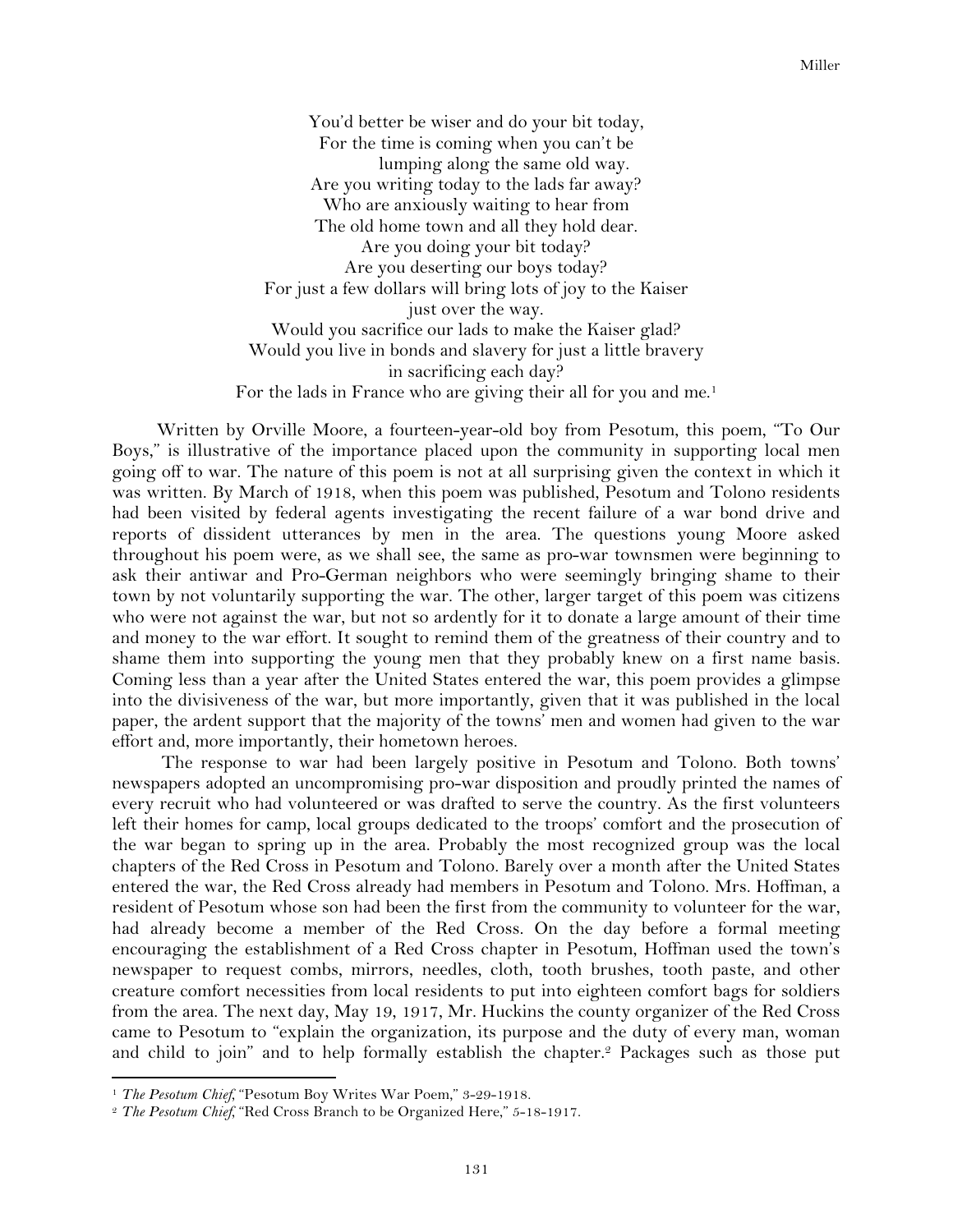together by Hoffman for the soldiers would become one of the chief activities of these local chapters of the Red Cross. Other activities included a sewing circle where the group's members sewed hospital garments, articles of clothing, and flags. One such flag, a service flag, was presented to the Sunday school class at the Methodist Church<sup>3</sup> from which several boys had volunteered. "The flag," sewn by Mrs. Hoffman, had "a red back ground with a white field and contains seven stars, each star representing one young man of that class who is serving his country."4 By February of 1918, the Red Cross in Pesotum had enough volunteers for an instructor from the Champaign Chapter to come to Pesotum and instruct a seven class course on sewing surgical dressings to eighteen local women. More ladies were always welcomed, however. To encourage greater participation, the local Red Cross wished to inform "Ladies who have not as yet taken any of the lessons" could "join the class at any time" as "They will receive their instructions from the members of the class who qualify for this purpose. The only requirement necessary for new candidates is that they be provided with a white coif and long sleeved white apron or long sleeved white dress."5 When this sales pitch failed, the chapter used the newspaper to publicly shame and encourage women into helping by appealing to their motherly instincts and familial ties stating that:

Your boy may go to France; if he should be wounded the Red Cross will care for him. Will you women who are mothers and sisters of soldiers come and help us make the garments he may need. We have plenty of material but we need more workers. We meet every Tuesday and Friday afternoon at the home of Mrs. Chas. Clark. If you can't possibly attend the meetings. Call and take some sewing home. Your baby has plenty of warm clothing this cold weather. Won't you make some little garments for the refugee babies that have nothing but rags? We furnish material and patterns.6

Probably the most public demonstration of their contributions to the war effort was the involvement of the local Red Cross in war bond drives and holding banquets for soon-to-be shipped out soldiers. On December 14, 1917, the Tolono chapter of the Red Cross held "a sumptuous banquet…in honor of the young men who will soon represent Tolono at the front in the present great world conflict." Laying out the food on tables that had been setup in the shape of a cross, the banquet held about seventy-five guests with eleven guests of honor. After dinner, prayers were said and speeches given to honor the young men.7 Five months later, the Tolono Red Cross Chapter held a similar banquet for eight drafted men about to leave for training. This time the meeting drew some 250 to 300 residents of the town. After opening the meeting with a prayer and the singing of "America," twenty to twenty-five men of the community were called up to make short speeches in support of the war and praising the men. Three members of the local clergy soon thereafter gave speeches and "Orville Moore sang three beautiful songs and was applauded loudly by those present." For lunch, the men and all those attending were treated to "Coffee, sandwiches, and cigars" and were soon "presented with comfort kits from the local Red Cross. They were also given a package of gifts to be opened only when on their way

<sup>3</sup>This Church is located on Locust street a little south and west of the home in which I grew up.

<sup>4</sup> *The Pesotum Chief,* "Present Class Service Flag," 11-16-1917.

<sup>5</sup> *The Pesotum Chief,* "What the Red Cross is Doing," 2-22-1918.

<sup>6</sup> *The Pesotum Chief,* "Red Cross Notes," 1-25-1918 .

<sup>7</sup> *Tolono Weekly Herald,* "Red Cross Set a Sumptious banquet," 12-14-1917.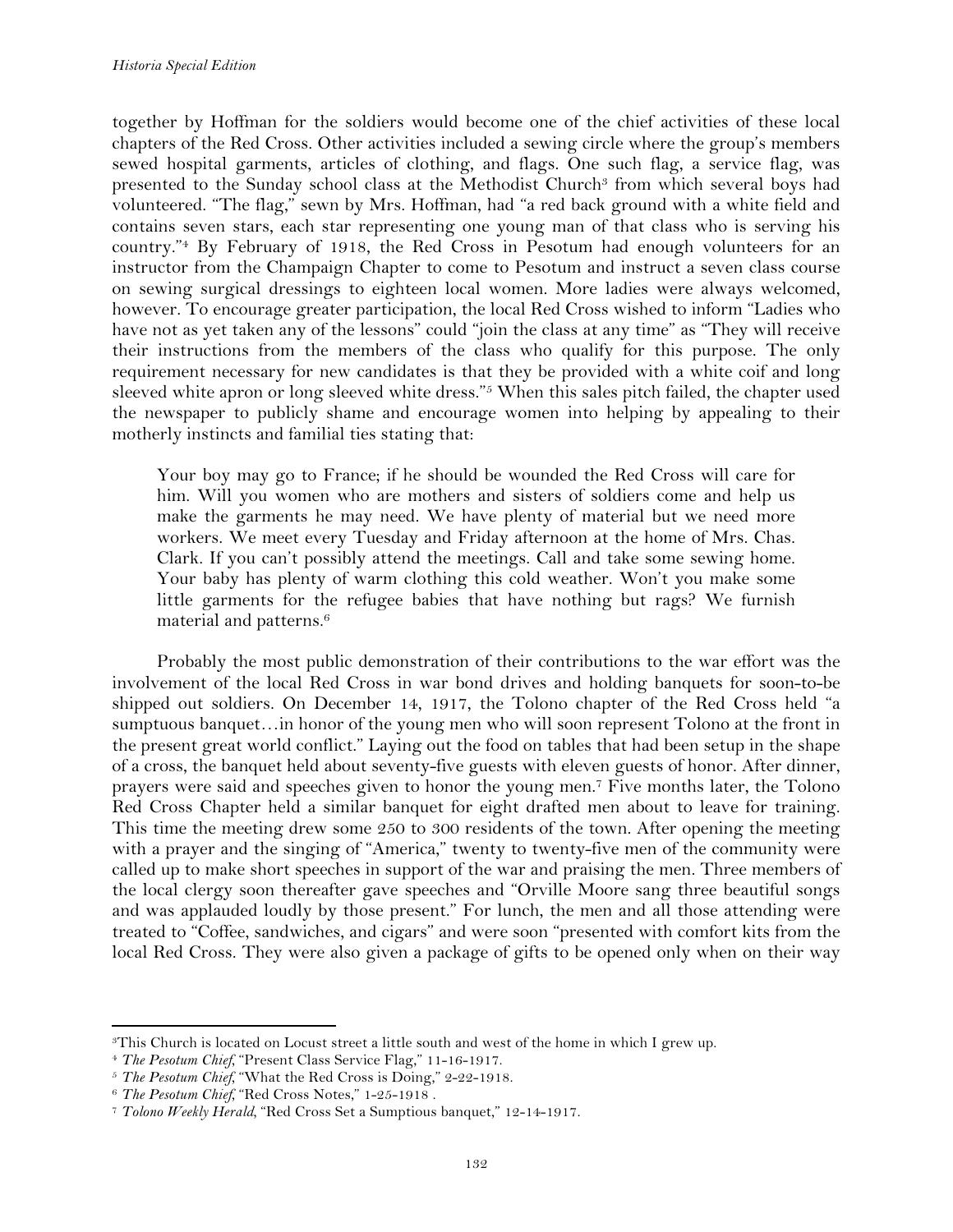to the training camp." At the close of the meeting, the entire assembly finished the banquet by singing "The Star Spangled Banner."8

Other groups unaffiliated with the Red Cross also sprung up. While the Red Cross was busy with their sewing, knitting, and cutting committees, The Pesotum Patriotic Girls Club was organized in November of 1917 "to look after the tastes of the boys regarding sweets, that is, they are going to supply them with candy and confections just as some clubs furnish them with Tobacco." They had already sent a box of "4 1-2 pounds to our boys at Camp Logan" and vowed, that no matter where the boys were, as long as they had their address, no son of Pesotum would be without his sweets.9 The Good Fellows' Club of Pesotum, a club apparently active before the war, also did its part to help and honor the men going off to fight in the war. Dr. J.F. Hilgenberg, a local doctor on his way to serve at the front, was inducted into the Good Fellows' Club and presented with a "fine golden watch" as George Hoffman told him as a "souvenir of the esteem in which you are held in this community" and to remind him "that there a bunch of fellows back home that are in perfect accord to the action you have taken in the defense of our Country."10 The Good Fellows' Club, like the Pesotum Patriotic Girls Club, also made sure the men did not do without some creature comforts from home. Two weeks before Thanksgiving the club put a notice in the Pesotum paper requesting "all the good things a soldier boy likes, except turkey or any kind of fowl or fresh meat" that could spoil to be put into boxes to be sent to Pesotum men at Camp Logan in Houston. People were requested specifically to bring canned fruit, canned pickles, cake, cookies, candy, ginger bread, cigars, fresh butter, tobacco, nuts, apples, cocoa, chocolate, and condensed milk to a local store as the box would have to be shipped by November twenty-second to reach the men in time for Thanksgiving.

Other groups and activities sought to raise funds for the local Red Cross Chapters. School children in the third and fourth grade in Tolono began saving pennies to donate to the Red Cross and had donated no less than sixty-one pennies in a single week.11 The Pesotum Camp of Woodmen contributed their entertainment talents to fundraising for the Red Cross at one dollar a seat fundraisers in Tolono, Pesotum, and Ivesdale. They put on a vaudeville show complete with seven acts of comedy and singing sometimes backed by an orchestra.12 During a controversial and rousing speech by a man only referred to in the Pesotum press as "ex-chief Gunner Waite" from Britain on a speaking tour to rally the U.S. into full-fledged support of the war, the local citizenry promised the local chapter of the Red Cross some \$750 dollars in funds to buy materials for their endeavors.<sup>13</sup> A few weeks later, the same man spoke in Tolono and succeeded in raising some \$1,000 dollars for the Red Cross there.<sup>14</sup>

For all this community activism and expressions of public unity, dissent amongst the populace in both towns was extant. Ex-Gunner Richard Waite's speech had touched a nerve with some of the local populace that came to hear him speak. His reputation had preceded him to Pesotum. Businessmen of the town had heard him speak and were so impressed by him that they immediately set about persuading him to come to Pesotum. In Peoria, Waite had "shaken the city of Peoria and other large cities to their very foundations by his great description of the war." He spoke from his experiences of being on a battleship sunk in the Dardanelles and his

<sup>8</sup> *Tolono Weekly Herald,* "Drafted Boys Given Farewell," 4-5-1918.

<sup>9</sup> *Tolono Weekly Herald,* "New Club Organized," 11-16-1917.

<sup>&</sup>lt;sup>10</sup> *The Pesotum Chief,* "Show Their Esteem," 8-10-1917.

<sup>11</sup> *Tolono Weekly Herald,* 11-9-1917.

<sup>&</sup>lt;sup>12</sup>The Pesotum Chief, "Benefit Red Cross Entertainment," 12-11-1918.

<sup>&</sup>lt;sup>13</sup> *The Pesotum Chief,* "Red Cross Notes," 1-25-1918.

<sup>14</sup> *Tolono Weekly Herald,* "Waite Makes Them Come Across," 2-22-1918.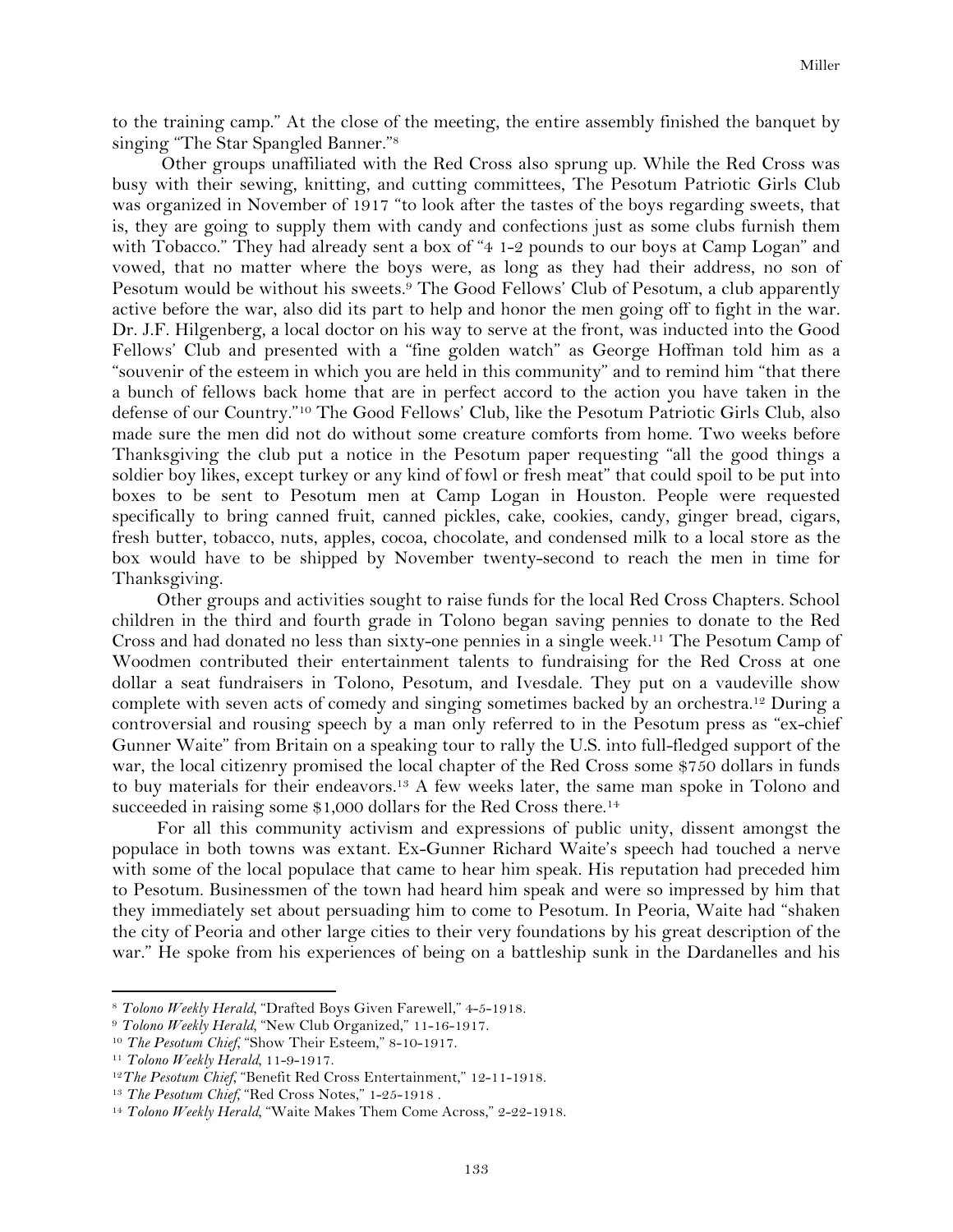fighting in the trenches where he learned "what it means to take the bayonet thrust. Twice he has been sent back torn with wounds and yet he is full of the war spirit. Everybody should hear him." So graphic was his speech reputed to be that absolutely no women and no boys under sixteen years of age could attend.<sup>15</sup>

It appears that there was good reason for this prohibition. Writing a few days after Waite had given his speech, C.W. Meneley of Pesotum wrote a review of Waite's presentation. Meneley, after spending considerable time laying out his contributions to the war effort donations to the YMCA and his son in the army—and the fact that he was neither a man of German ancestry nor sympathy, but "a man of science" spent considerable amount of time lambasting Waite's remarks. Meneley took offence when Waite had boasted to the crowd that he had drank all sorts of liquors at the front and that "a cigarette and a glass of rum are essential in giving courage to 'go over top,'" stating that Waite's remarks were "a slam at the clean manly Christian boy who scorns all these vices." Meneley was also perturbed that Waite had given "advice on the platform to send only cigarettes, not candy, to the soldier boys" believing this advice "an insult to every father and mother who has a boy in the army who has not formed the habit." Obviously, Meneley expressed a certain naivety when it came to conditions at the front, but he was not solely offended by Waite's remarks about soldiering. Probably the second most perturbing aspect of Waite's speech to Meneley was his discussion of the German mind. Waite had apparently expressed "that the German brain is inferior to the Anglo-Saxon brain either in quantity or quality which he asserted was true of quality." It was not only as a man of science that Meneley protested these qualities, however. He believed this speech "an injustice to our German-American patriots who are our neighbors…I can't help it but I stand ready during this war to take off my hat to any German-American patriot before I will do so to an American born citizens who is an ardent patriot."<sup>16</sup> Meneley's stand against Waite's anti-Germanism undoubtedly stemmed from the immigration of German Catholics, including my direct and indirect ancestors, into the Pesotum Township over the preceding decades. When he said "German-American neighbors," he literally meant his neighbors. Not all citizens, however, shared Meneley's disdain for Waite's remarks. Though noting the criticism leveled at Waite's remarks "in some localities for the rough-shod manner in which he has handled some of his topics" the editor of the *Tolono Weekly Herald* further remarked that "soft words have accomplished little or nothing as far as the pro-German question is concerned. If the Gunner's words can raise \$1,000 per day for the Red Cross then he is, in our opinion, accomplishing far more each day than some of his critics will be able to accomplish in a life time."17 Despite this remonstrance and the pride of over \$1,000 pledged after Waite's speech, J.J. Ryan, the *Herald's* editor, still had to grasp with noteworthy dissent and complacency. "We have many citizens," Ryan reported, "who are well able to give a substantial sum each month for carrying on the work. Their names are conspicuous in the appended list, by their absence…There are those among us who should hang their heads in shame for refusing to support the Red Cross substantially during the war."18 In spite of Waite's best efforts not all men had heeded his call or listened to his speech. Those who had, like the businessmen of Pesotum who originally enticed him to their town after hearing him speak, knew what was going to be the message of Waite's remarks and even relished in them enough to bring Waite to their own town because they thought it would do some good in curbing antiwar and bolstering pro-war sentiments and voluntarism. Although both towns posted large sums of

<sup>&</sup>lt;sup>15</sup> *The Pesotum Chief,* "British Army Officer to be in Pesotum," 1-11-1918.

<sup>&</sup>lt;sup>16</sup> *The Pesotum Chief,* "Ex-Chief Gunner Waite and His Speech," 1-25-1918.

<sup>&</sup>lt;sup>17</sup> Tolono Weekly Herald, "Waite Makes them Come Across,"

<sup>&</sup>lt;sup>18</sup> Tolono Weekly Herald, "Waite Makes them Come Across,"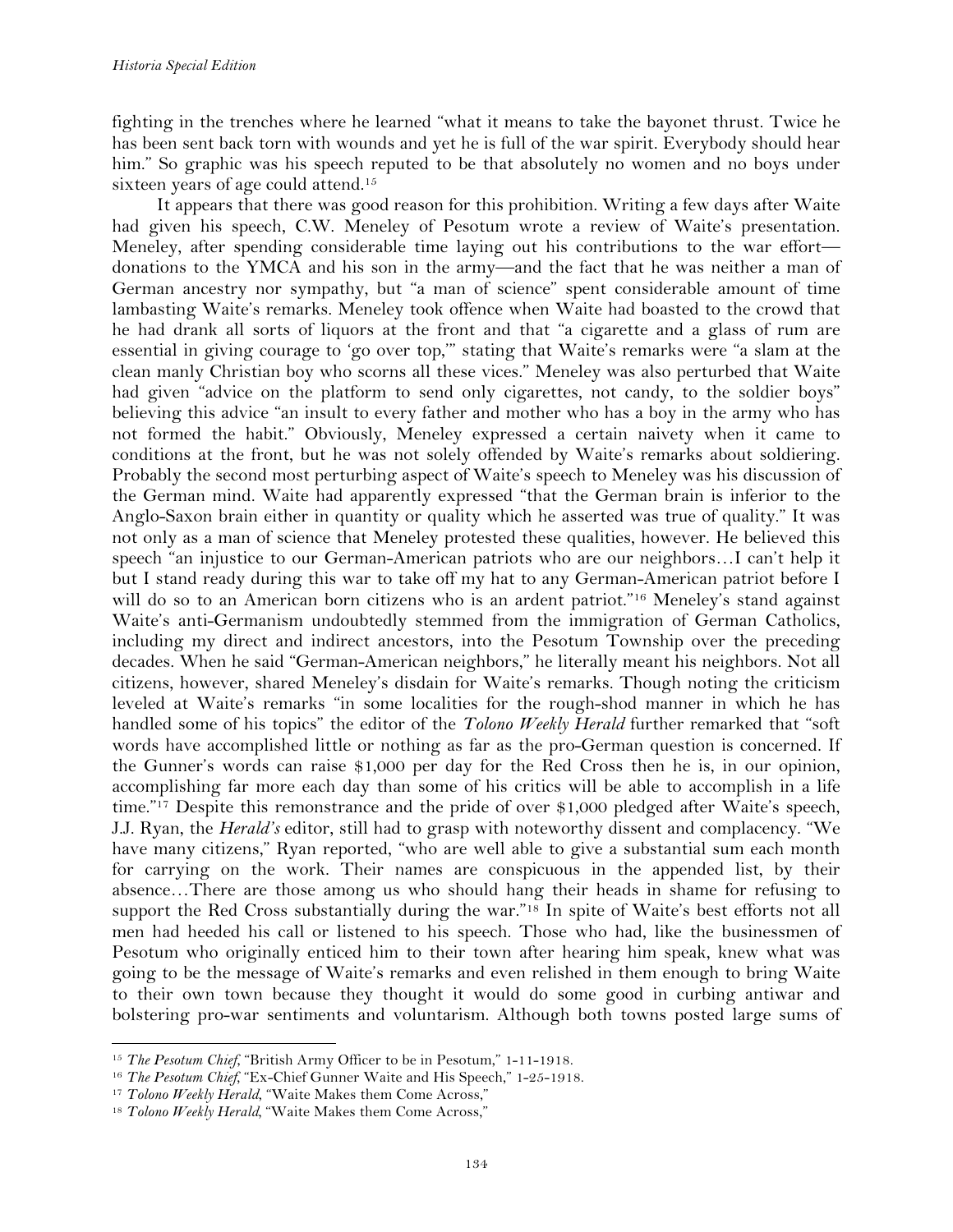money after his appearance, it is evident that the war had bred a notable divisiveness on the home front.

By the early months of 1918 reports of dissent from the war in Tolono, Pesotum, and the surrounding area had already began to surface. Although Tolono and Pesotum would both hold banquets on the eve of the departure of drafted men, communities throughout the area nonetheless judged men for their hesitance to volunteer. In July of 1917, as the eighty-one men who had been enrolled to be drafted in Pesotum nervously awaited their fate, a fake report circulated that a number of men from the community had been drafted. One of the "prominent businessmen" of Pesotum reportedly had called one of the supposed draftees a "slacker" resulting in a fight between the two men. Similar fights broke out throughout the county.19 It is apparent that failure to report or "slacking" after being drafted was indeed a problem during the war. By October, the Adjutant General had instructed the Urbana exemption board to take "drastic measures against deserters who refuse to report when called to service." The board was to secure the cooperation of the police and the public to apprehend any deserter.20 Though it certainly was a problem in some areas, it does not appear to have been so in Pesotum or Tolono, despite how many "slackers" may have been around.

Nonetheless, it appears that dissent in these communities was real. In November of 1917, after recent reports from the Department of Justice warning "of a widespread plot to burn farm property" by antiwar/Pro-German men, the corn crib, barn, tool shed, and the garage at the Reat Baker farm three miles north of Tolono was fired by an incendiary. Less than a week earlier "a similar fire" that was supposedly the work of the I.W.W. "broke out at the home of Rodney Smith" just northeast of Urbana. Together, these two fires, whether accidental or wanton acts of political violence, led many to fear the attacks from local terrorist organizations.21 Whether or not there was any veracity to these reports, it is certain that enough pro-German and anti-war feelings existed in the area to warrant an investigation by the federal government. After the failure of Pesotum, Tolono, and, in fact, the entirety of Champaign County to meet its Liberty Loan quota in November of 1917, the federal government sent in agents to conduct an investigation. "Champaign County is in for a federal investigation," reported J.J. Ryan, "and when Uncle Sam's agents are on the ground a number, it is said, will have reason to shake in their boots." In fact, it had become known only a few days before that "the government [men] have been at work in this county getting a line on all persons who…have been heard to make disloyal utterances. They had no trouble in getting a list of these and they are being warned personally by the federal agents."<sup>22</sup> Despite these warnings, it appears that many of the dissidents continued expressing their antiwar opinions. A few months later, in February and March of 1918, opinion pieces appearing in both the Tolono and Pesotum papers lambasted the antiwar men of their respective communities. The editor of the *Tolono Weekly Herald* warned that "These men should understand that we are in the war to stay and the time for argument is past. The people who have listened to these anti-American sentiments have been patient, hoping that the authors would eventually come to their senses and look at the war from the American standpoint. But there will come a time when patience ceases to be a virtue." The worst of those who had berated the government and even humanitarian organizations such as the American Red Cross were not even "German born subjects, but men who were born and reared under the protecting folds of the Stars and Stripes, men who should be willing to sacrifice their all in the defence of country they make the target

<sup>&</sup>lt;sup>19</sup> The Pesotum Chief, "Fake Report Causes Fight," 7-16-1917.

<sup>20</sup> *Tolono Weekly Herald,* "To Deal With Draft Deserters," 10-5-1917.

<sup>21</sup> *Tolono Weekly Herald,* "IWW is Suspected of Incendiarism," 11-23-1917.

<sup>22</sup> *Tolono Weekly Herald,* "Tolono Failed to Go 'Over the Top,'" 11-2-1917.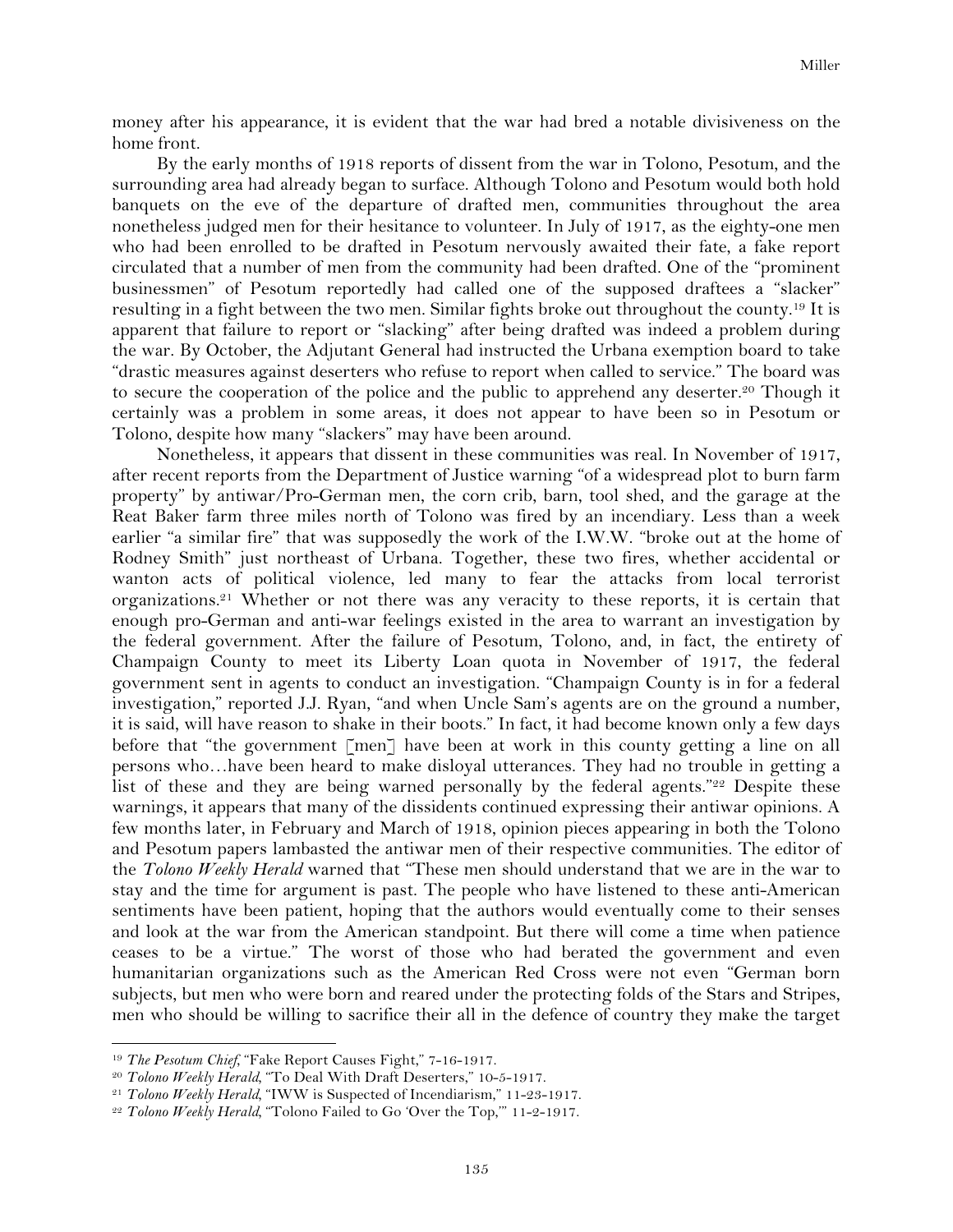for their vile insinuations. And in some instances they are not even of German extraction." The article ended with a call for every "true blue American" to help stamp out the "menace at home."23 As early as September of 1917, A.F. Albinger, editor of *The Pesotum Chief*, was reporting that "we hear some people say that it is a shame to have soldiers of German birth in this country fighting Germans in France, because it might be their relatives."24 By February Albinger was so concerned with German participation that he sought to encourage a greater effort in support of war by the Germans living in the vicinity of Pesotum. Attempting to put their immigration to the United States and their participation in the war into a greater, worldly perspective, Albinger addressed the German population directly.

You of German blood why did you leave Germany? Because you wanted to be free, you wanted to be independent, you wanted to escape the tyranny of that government. You are faithful to the United States. You have shown this by your enlistments, you have shown this by your labor, you have shown this by your donations to the war camp funds, you have shown this by your subscriptions to the liberty loans. Show this again by encouraging more of our boys to go to the front, show this by holding in contempt that man who wishes to shirk his burden to leave another bear his load. Show this again when the next liberty loan comes so that as usual we will see an American, with a German name, at the head of the list, thereby proving to the Kaiser and his proud advisors that you have a real love for your Vaterland, but that Vaterland is not Germany, but America.25

By the first of March, however, one citizen of Pesotum had become so disgusted with antiwar sentiment in the community that he wrote a vitriolic letter to the editor. "A Loyal Citizen" wrote in reference to the "men in our nearby community who seem determined to get themselves into trouble by uttering disloyal and insulting remarks against the United States." He reported to have heard men threatening to kill any man who would report them to the authorities, threatening to desert to the German army if they were sent to France, and hoping that "Germany would whip the United States." "A Loyal Citizen" was so disgusted by these men that he suggested that a "positive and speedy remedy" to curbing such sentiments would be to confiscate every disloyal citizens' money they had earned in the United States "and give them a passport to Berlin with no protections from the American army or navy, simply leaving them at the mercy of their angel of hell, the Kaiser, in their trip across the sea."26 A few days after these sentiments were published in the paper W.H. Kerrick of the Department of Justice came into town "to put a stop to some of that pro-Germanism or disloyalty that exists here." He interviewed four citizens in the town and it was "understood that the federal agent is to return here again to call on several of our farmers, residing east and west of town."27 In the end, Alblinger closed by stating that "men who attempt to breed sedition and make unpatriotic utterances lose the respect of their fellowmen and in the end will be ashamed of their conduct."28 Commenting on the federal agents visit to Pesotum, "Editor Wilson of the Tuscola Review" was far less measured in his criticism. He believed that "The right brand of patriotism

<sup>23</sup> *Tolono Weekly Herald,* "Pro-Germanism in Tolono," 2-22-1918.

<sup>24</sup> *The Pesotum Chief,* "Fighting Relatives," 9-14-1917.

<sup>&</sup>lt;sup>25</sup> *The Pesotum Chief,* " Our Position on the Great War," 2-8-1918.

<sup>26</sup> *The Pesotum Chief,* "What Do You Think of These Men?", 3-1-1918.

<sup>&</sup>lt;sup>27</sup> These farming families included significant numbers of my direct and indirect relatives. Unfortunately, nearly everyone of the generation who could have at least heard the stories of Kerrick's visit is dead and no stories survive to my knowledge.

<sup>28</sup> *The Pesotum Chief,* "Federal Officer Here," 3-8-1918.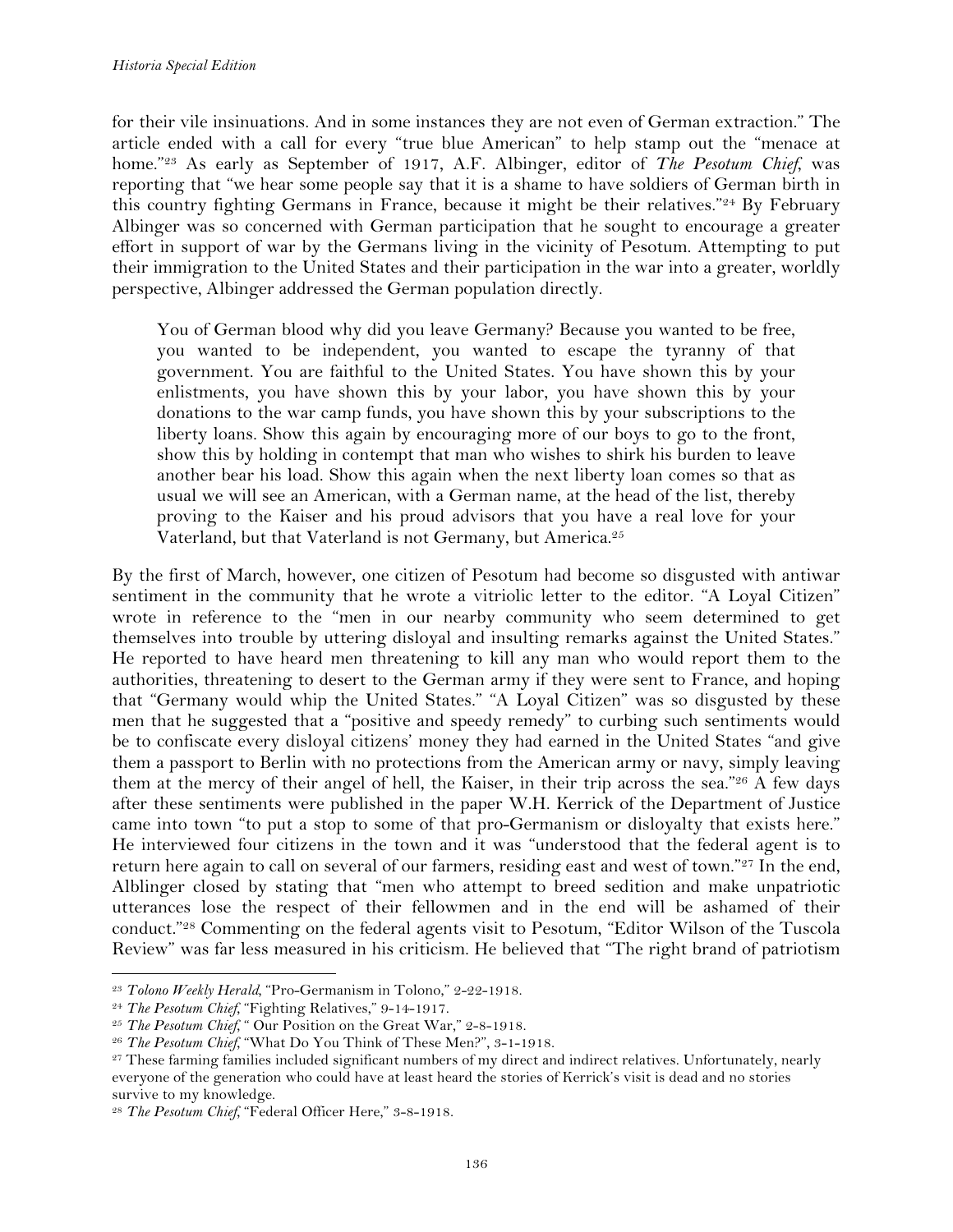and loyalty is spontaneous and comes from the heart. The kind these slackers and traitors profess isn't worth a d—. There is a day of reckoning for them and it isn't far off."29 This day of reckoning for dissidents, however, never occurred in Pesotum or Tolono. What may have happened in these towns, had the wrong thing been said at the wrong time can be illustrated by what befell a German farmer in Sidney who, though having moved to Illinois decades before, had always been "a Hun at heart." This farmer, while eating at a local diner, had made a "remark…that he would kill his son before he would let him go to war." Many others from Sidney had heard enough and attempted to lynch him. The German farmer was saved from the "hotheads" only by the timely intervention of more coolheaded members of the town. Nevertheless, he was banished from the town and his farm and told to never come back. The town also went the extra step of reporting him to the federal authorities.<sup>30</sup>

Clearly while most of the inhabitants of Pesotum and Tolono ardently supported the war others did not. Despite the failure of their Liberty Bond drives, pro-war citizens of both Pesotum and Tolono could still take pride in what was probably the biggest contribution to the war effort to emanate from any community—manpower. Residents of Pesotum believed that "Pesotum has more enlisted men than any other town of equal size in the state."<sup>31</sup> This contribution, as demonstrated by C.W. Meneley's naivety about "going over the top," was a far greater contribution than any person who stayed on the home front could appreciate. Leaving the safety of their homes, many of these young men marching off to war would experience places, people, and events that would leave an indelible mark on their post-war lives, if they were lucky enough to survive. Travelling further than they ever had and seeing things their family probably never would, these men wrote scores of letters home trying to explain the sometimes strange, sometimes wonderful, and sometimes terrible experiences the war put them through.

#### **Soldiers' Letters**

"The Boys Far Away" I am dreaming today of the boys far away, The boys in khaki, blue and gray. They belong to different nations, Their flags are different colors too. I hope the dear Lord will protect them, The way He does me and you. They are fighting to save our country, And the glorious flag too. There's many a million fighting, To save the red, white, and blue. The Kaiser has very many men, Yet Uncle Sam has still more, But oh! How the Kaiser will jump When the Yankees knock at his door. Some Day the Yankees will beat him, That he will fight with us no more. Let's go over and see the Kaiser jump When the Yankees knock at his door.<sup>32</sup>

<sup>&</sup>lt;sup>29</sup> *The Pesotum Chief*, "Comments on Federal Officer's Visit Here," 3-22-1918.

<sup>30</sup> *Tolono Weekly Herald,* "Sidney Farmer Near Lynching," 3-29-1918.

<sup>31</sup> *The Pesotum Chief,* "Federal Officer Here," 3-8-1918.

<sup>32</sup> *The Pesotum Chief*, "The Boys Far Away," 4-5-1918.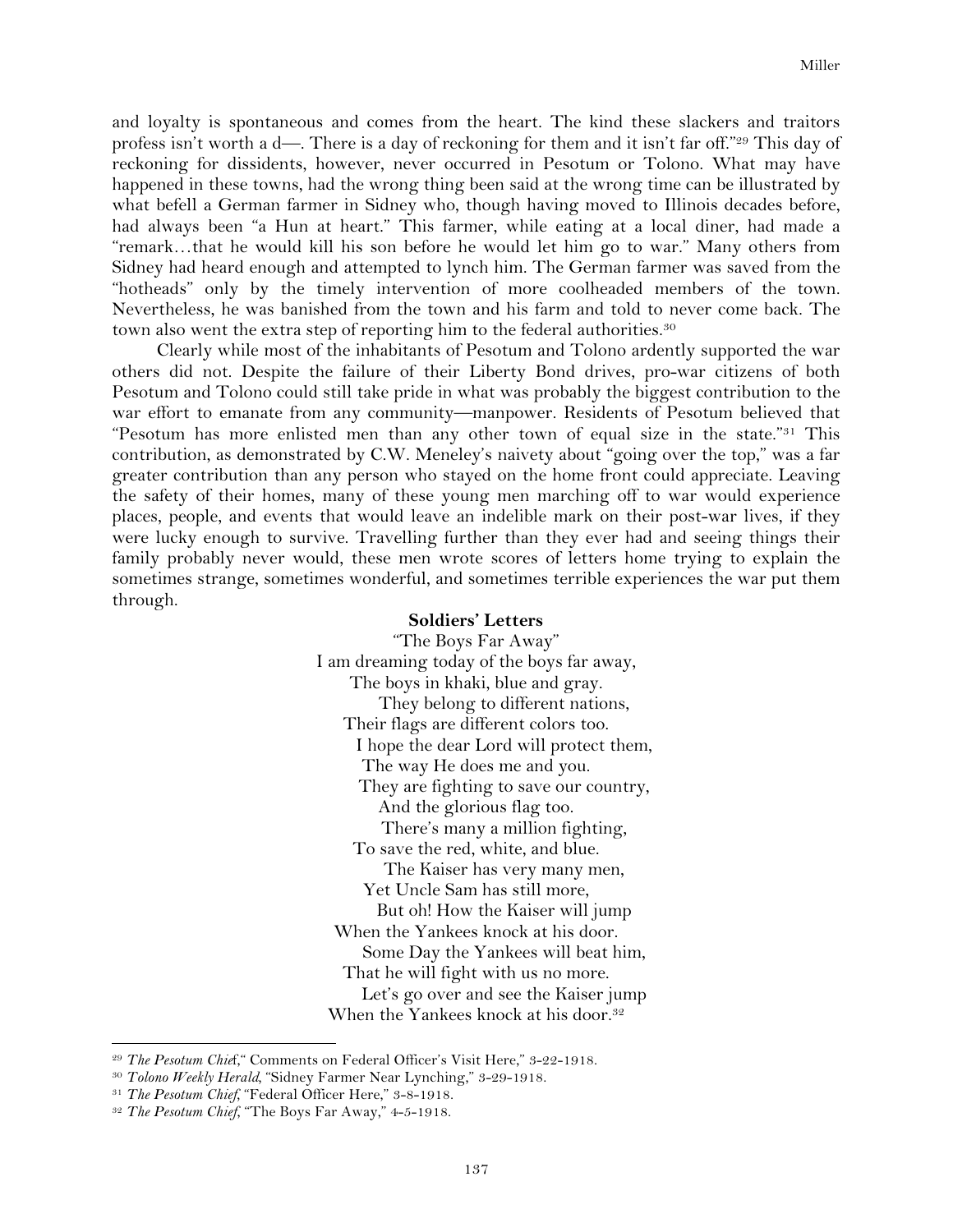Written by thirteen-year-old Margaret Samulowitz of Pesotum, this poem, like much of the pro-war sentiment at home, is ripe with the overconfidence of patriotism and home front ignorance of the carnage of war. The soldiers marched off with this same ignorance. A shocked Guy L. Bauman of Tolono wrote his wife soon after his arrival in France after a stint in Britain. "The people over there," he said referring to Americans, "can't realize what this war is without seeing France. Nearly every man you see is a cripple in some way. The women do nearly all of the work." Continuing Bauman believed that "England shows the effects of war lots worse than the part of France I have seen" as the food shortages in Britain did not exist in France.33 As for depictions of actual battle, of the letters published, only two letters written by William Holl of Pesotum even attempts to broach the topic. "All sorts of funny things happen around here," stated Holl:

though they are really serious if one wants to take them that way. Whenever those big guns go off it shakes the country for miles and the billets we are in just tremble for fear. The other night our guns started a sweeping barrage fire and of course Mr. Boche was coming back with some of his big stuff and a shell burst near enough to shake the billets, and a piece of plaster or tile shook loose and fell down on a fellow's head who was sleeping. He jumped up and starting yelling "I'm hit," "I'm hit!" He really thought he was shot. It was some time before he was calm.<sup>34</sup>

In another letter published two weeks later, Holl came the closest to describing the horrors of the battlefield without inciting the wrath of the censor. All Holl could tell his brother was that his regiment's batteries were "making it d— hot for them...At night it looks like a great display of fireworks." Knowing that he could not say much else Holl used the Pesotum and Tolono area as a model to describe to his brother the vantage point he occupied with the artillery behind the lines.

Picture Yourself where you are with the battle line at Tolono. Every house and building in "Podunk" is full of soldiers with camouflaged roads, etc, and trucks and supply wagons moving day and night. Holl's Hall would be a first aid hospital. The bank would be the sector post office. Huff's drug store would be an army canteen. Siefken's store would be a store room for supplies. The school might be a Y.M.C.A. In the streets would be the field kitchens making hot coffee and hash. Davis' pasture would be an aviation field. Riemke's elevator might be an observation tower until the Boches got the range on it. I'd like to use Dave Mix's store for something but the Boches probably burnt it on their retreat.<sup>35</sup>

Holl's letter, though certainly playful must have made an impact on the reader. These were local reference points he destroyed or requisitioned for the military in passing with his pen. Even for this reader nearly eighty-two years later, and with only some of these buildings still standing, the imagery it invokes is shuttering. The record for *The Pesotum Chief* disappears soon after this, leaving whatever letters were published in its papers during the fateful summer months of 1918 lost to the public record. Nevertheless, the soldiers who ventured forth to fight in France had experiences that are worthy of note. Like Holl who had used his home as a

<sup>!!!!!!!!!!!!!!!!!!!!!!!!!!!!!!!!!!!!!!!!!!!!!!!!!!!!!!!!!!!!</sup> <sup>33</sup> *Tolono Weekly Herald,* "Letters From the Boys in Khacki," 3-15-1918.

<sup>34</sup> *The Pesotum Chief,* "We Are Up and At 'Em Says William B. Holl," 4-5-1918.

<sup>35</sup> *The Pesotum Chief,* "WM. Holl Describes Battle Front," 4-19-1918.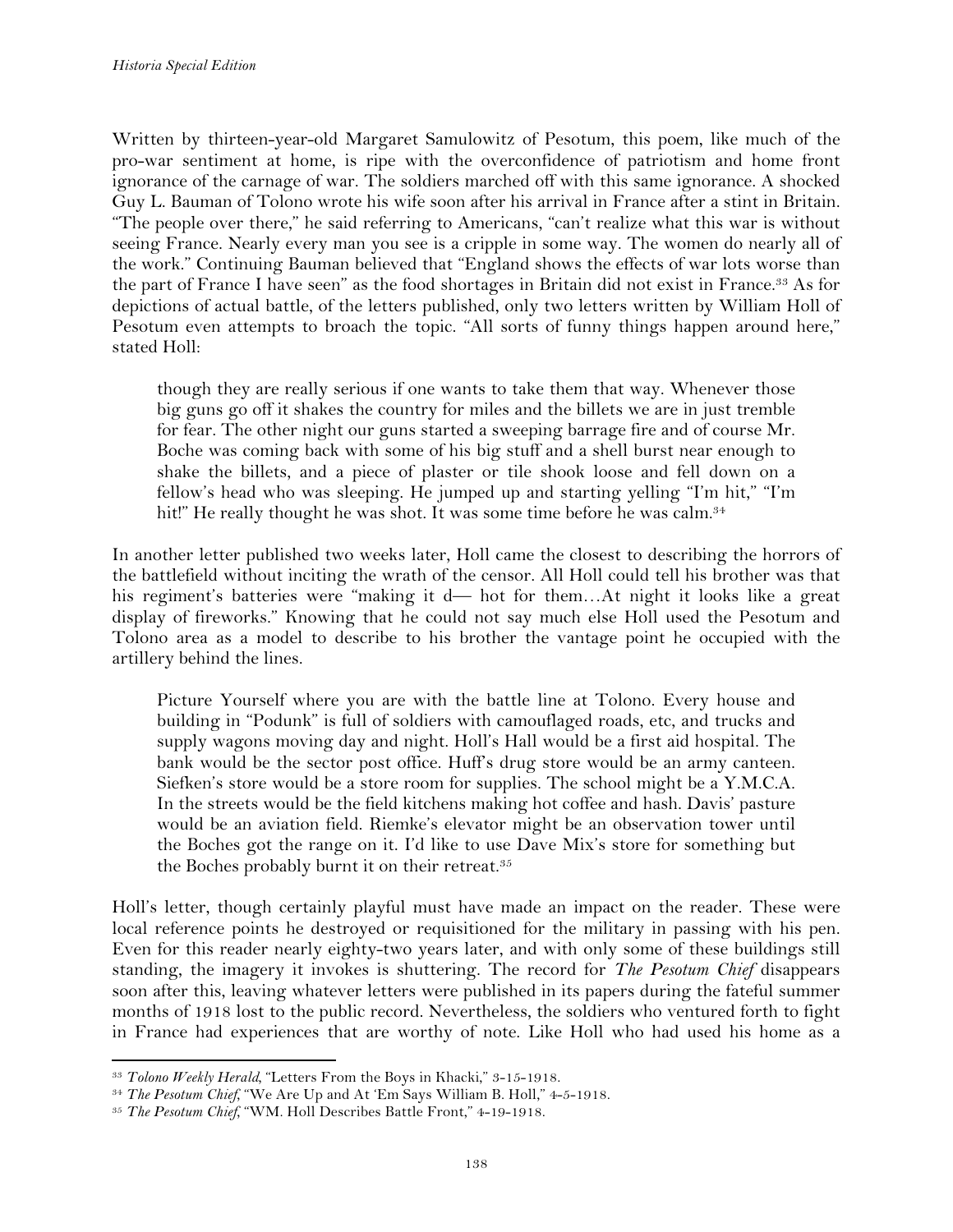reference point to describe what it was like at the front, other soldiers compared their experiences in camp and in different countries to their lives in southern Champaign County.

Yet, even before this, those who had stayed behind were learning the more mundane horrors of warfare from firsthand accounts. Everett Hunter's first experience in a trench had not been particularly pleasant. After arriving at the frontline trench at his training camp around 8 p.m., a couple of hours later "it started to rain and by morning the water was about six inches deep all over the trenches. It made us believe that Sherman defined war right. I saw lots of men lying in two or three inches of mud and water sleeping." The rain continued all through Saturday "so by night it was almost impossible to get any place at all." Luckily, his unit was going to be relieved, and it was his duty as a courier to deliver the message. Though he made his "first trip in the trenches part of the time in water hip deep" the second time, his commanding officer gave him a breather and let him go over the top to deliver the messages. He also reported that during the training exercise they had three gas attacks that, he reported with the naivety of a fresh recruit, were not all that bad except the masks were a little uncomfortable to wear.36 Other men stationed at Camp Logan with Hunter, Charles Bloom and Algert Robbins, reported similar experiences.37

Besides discomfort in the trenches, men also found other facets of military life uncomfortable. Men found discomfort in their army issue uniforms, particularly their boots. Several men reported in a group letter that their hob nail shoes were cumbersome and made their feet look "twice as large as they really are. It is a hard job to keep in ranks with them on."38 Charles Bloom, the first man to be drafted from Pesotum, echoed these sentiments when he said "Our shoes are big enough to put both feet in one shoe."39 Besides the horrors of the trenches and ill-fitting uniforms, camp life had also brought about threats from illness. While some soldiers had to deal with the discomfort of the inoculations side effects many others had to deal with quarantines that lasted for several weeks. Weather, too, could also be a source of discomfort. While some went to camps as close as Rantoul, many others traversed the country to camps in Washington State, Wyoming, Iowa, Texas, and onwards to the eastern seaboard in preparation to be shipped out. The resulting, sudden shift in climates, army procedure, and army inefficiency often left the men bewildered and in discomfort. Writing from Kelly Field in San Antonio, Charles Murray admitted that "The first few days down here I had some difficulty in getting myself acclimated to the climate, which is almost destructive to a person who is not acclimated to it." Murray's ignorance of the local ecology had also led him to sit "upon a cactus leaf by mistake," a mistake, he realized "rather quickly" as it "wasn't anything like a cushion" he had been expecting and he had "been picking thorns ever since."40 Others during January of 1918, in Houston of all places, were dealing with blistering cold due to military inefficiency and ill preparations. "Some of the tents were without…stoves" meaning the only way to keep warm was to stay bundled and wrapped up in bed. This is certainly not the way recruits wished to spend their time off duty."41 For at least one local man the trip to camp had not been all that comfortable, owing largely to army discipline. Everett Hunter and a train load of men embarked from Champaign at eleven in the morning on a Tuesday and arrived at Camp Logan in Houston, Texas at five in the morning on Friday. During that entire trip they "were allowed to get off of the train only twice, one hour in Memphis and three hours in New Orleans. We

<sup>36</sup> *The Pesotum Chief,* "A Letter From Everett Hunter," 2-15-1918.

<sup>37</sup> *The Pesotum Chief,* "Algert Robbins Letter," 3-15-1918 & Pesotum Chief "Chas. Bloom's Letter," 3-8-1918.

<sup>38</sup> *The Pesotum Chief,* "Letter of Thanks," 12-4-1917.

<sup>39</sup> *The Pesotum Chief,* "First Drafted Boy Writes Back," 9-14-1917.

<sup>40</sup> *The Pesotum Chief,* "Charles Murray in Texas," 3-29-1918.

<sup>41</sup> *The Pesotum Chief*, "Letter of Thanks," 12-14-1917.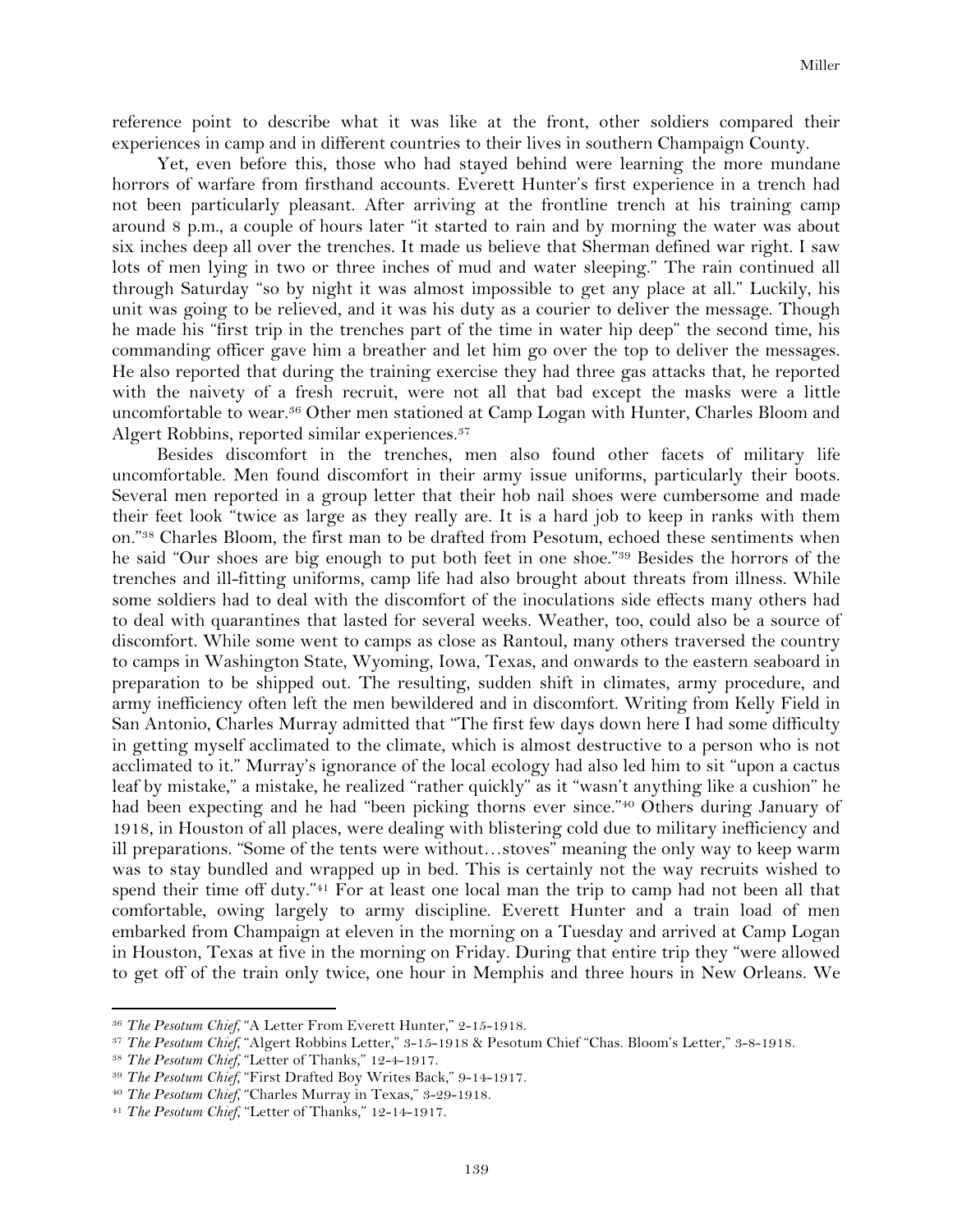kept guards at the doors of the cars all the time, with orders to allow no one off…Our chief amusement was when we stopped to talk to all the pretty ones we could see and there was always plenty of them."42

Despite drill, discipline, and some discomfort, most recruits from southern Champaign County greeted their new life with optimism. Although he slept on cots that had a penchant for turning over while a man slept and had received a shot for typhoid fever that made "every one of us sick," Russel Baker told his mother that he enjoyed "this life very much."43 "We are getting drilled about four hours each day now," reported J.J. Ryan, "I am learning what rightabout-face, right-squad and all those mysteries mean. This is the life! And say, old boy, we are not in the infantry. This is the coastal artillery. Our company has a big 12 inch baby to play with."44 The novelty of the experience exhibited in Ryan's letter certainly played a large role in bolstering the excitement within the recruits from southern Champaign County. Like Ryan's gleeful depiction of his "12 inch baby," Samuel Murray found "a job that suit me just to a 't' am with a machine gun company—learning to shoot a 1000 pound rapid fire gun."45 The sight of the submergence of a submarine was worthy enough to have been noted in several letters and for at least one man, Herbert Smith stationed at the airfield in Rantoul, his letter writing stopped altogether to watch a plane take off despite having been at the airfield for a significant period at that point.46 Though it seems rather mundane, these men, living in an age without buffets on every street corner, also relished in the seeming novelty that they could eat all the food they wanted and relished even more, it would seem, in their weight gain.47

Such novelty was not relegated to army life; it was also in the towns, cities, and villages surroundings their camps. Lafayette Woodworth was astonished to find farmers in Georgia "plowing the fields for cotton but corn and other grain is very scarce around here. I guess it is too hot and dry for it."48 Paul Hoffman in training at Fort Oglethorpe, Georgia described how he and two other men daily went out and took a lot of photographs of the area. He had gone up "on Lookout Mt. the other day" and believed it to be "a wonderful sight."49 Other soldiers took in other wonderful sights. Writing from Camp Pike in Little Rock, Arkansas, Sam Murray told his friend to believe all the stories about "razor-back hogs and two-toed mules" because "believe me they've got them down here in Arkansas." Further commenting on his surroundings Murray thought "they had made a mistake when they called this place Little Rock, they should have called it 'All Rock,' as that is all I have since I've been here." Like other soldiers' letters, Murray and his squad mates had fun talking to "all the pretty ones." "We are having lots of fun with the Arkansas girls," Murray told his friend Gus, "they just go 'nuts' when they see a soldier boy in khaki."50 It is impossible to know whether Murray knew this letter would be published, but the attitude of "boys will be boys" does not seem to have prevailed amongst their parents.

Home front concerns over the men's moral behavior are evident in a number of letters written back home to Tolono and Pesotum. Several letters reassuring soldiers' parents and neighbors of their good behavior appear in the columns of both towns' newspapers.<sup>51</sup> This is

<sup>42</sup> *The Pesotum Chief,* "Pesotum Boys O.K. at Camp Logan," 10-26-1917.

<sup>43</sup> *Tolono Weekly Herald,* "From Soldiers in Camp," 4-26-1918.

<sup>44</sup> *Tolono Weekly Herald*, "From Soliders in Camp," 4-19-1918.

<sup>45</sup> *The Pesotum Chief,* "News From The Soldier Boys," 9-28-1917.

<sup>46</sup> *The Pesotum Chief,* 2-26-18.

<sup>47</sup> A couple of examples can be found in *The Pesotum Chief,* 10-2-1917, & *The Pesotum Chief,* 11-22-1917.

<sup>48</sup> *The Pesotum Chief,* "Fay Woodworth's Letter," 3-15-1918.

<sup>49</sup> *The Pesotum Chief,* "Paul Hoffman O.K.," 3-8-1918.

<sup>50</sup> *The Pesotum Chief,* "Private Same Murray Writes," 11-22-1917.

<sup>51</sup> *The Pesotum Chief,* 3-18-1918 & *The Tolono Weekly Herald,* 2-22-1918.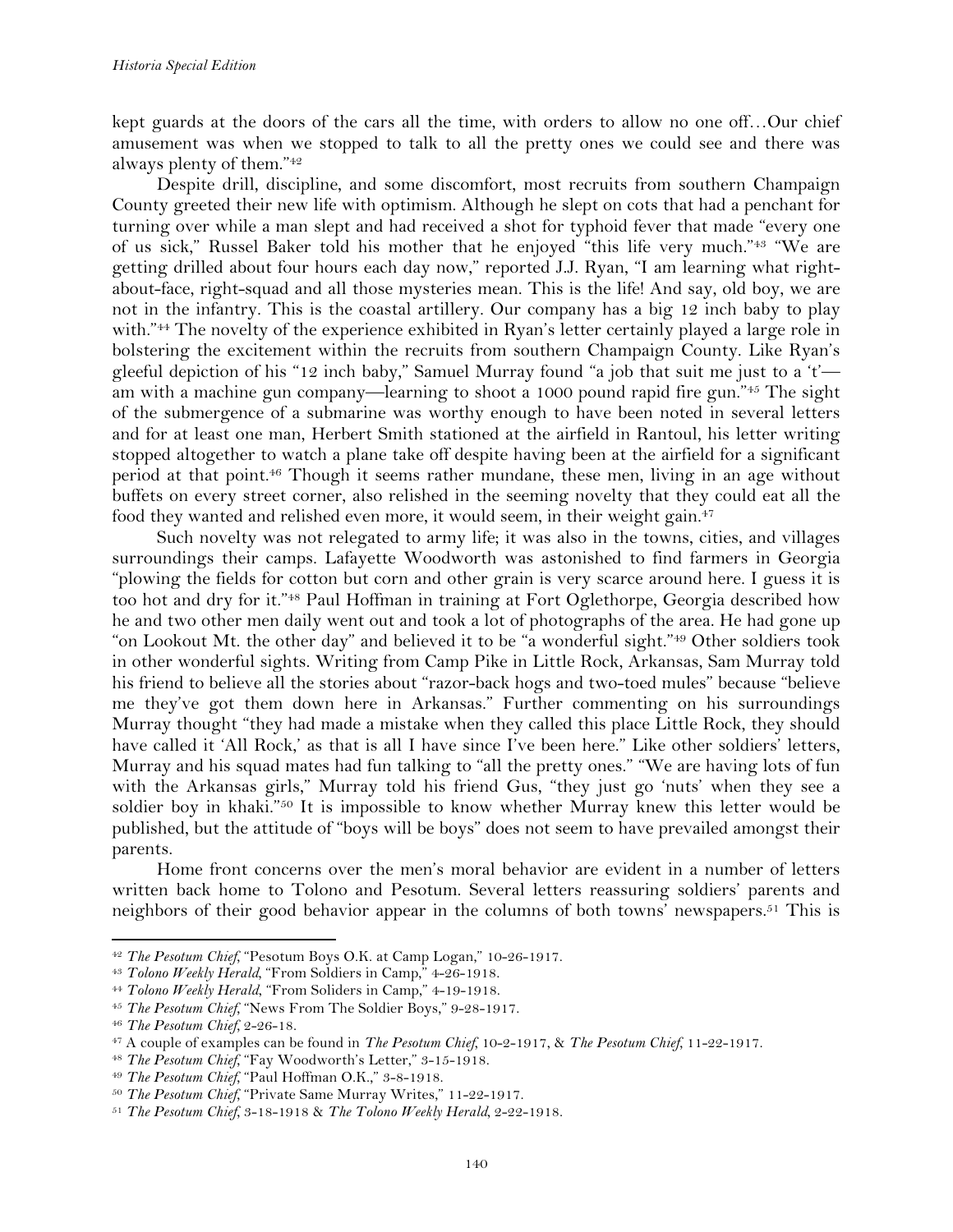illustrative of the interconnection of communities, as no matter what military community these men joined, they were, to those back home, first and foremost members of their respective towns and expected to represent them well. Their hometowns never let them forget their home and the soldiers were glad for it. Besides worries about the effect of the army on soldiers moral bearings, the Red Cross and other groups had, as illustrated earlier, made sure the men would not do without their creature comforts from home. Though the packages thrown together in Pesotum by the Good Fellows' Club for the soldiers' Thanksgiving festivities at Camp Logan had arrived a little late, the soldiers nevertheless saw fit "to thank each and every one of our Pesotum friends for the box of eats and smokes sent us. They sure did taste good to us." In fact, they had arrived just as the men had recovered from the Thanksgiving meal they had partook in a few days before, making it a must welcome and unexpected gift.52 William Holl was delighted when he received a box from Pesotum containing tobacco, chocolate, and other items including butterscotch that was, in Holl's estimation, "18 karat."53 When they were not receiving packages and reading papers from home the men were trying to find some sense of normalcy at Soldiers and Sailors Clubs, the halls of the Knights of Columbus, or at the local chapter of the Y.M.C.A., all of which were set up with all the amenities of comfort. Otto Heischmidt reported that the Knights of Columbus building in Louisville "has every convenience for the entertainment of the boys, victrolas, places to write letters, in fact almost anything one could wish for."54

Yet, despite all of these efforts to keep the men comfortable and the novelty of their experiences, "the boys far away" nevertheless, and probably inevitably, became homesick. Possibly as a sign of the transformation their experiences had wrought or, more probably, homesickness, many soldiers' letters referred to their hometown as "old Pesotum," "old Tolono," or "the old town." Some of these sentiments revolved around the creature comforts of the town. Writing from a camp in Rockford, Illinois, Ralph Robbins told the editor of *The Pesotum Chief* "To tell Geo. Hoffman he had better bring his [soda] fountain up here."55 For his part Sam Murray longed for the chance to "spend a night behind the wheel of the Maxwell<sup>56"</sup> before he was shipped off to the frontlines.<sup>57</sup> Probably the most frank admission to affinity towards home came from William Holl while he was on the frontlines in France. "They all kid me" Holl said of his fellow soldiers "to the effect that Pesotum is only a whistling post on the I.C. but nevertheless it suits me quite well."58 Certainly, as many of the boys from Pesotum and Tolono boarded their ships to go across the pond, similar thoughts crossed their minds. Though they had encountered people and places far removed and far different than their home while still within the states, they were about to enter a completely alien world with strange people and strange towns with no other means to judge them than their previous life experiences.

First, however, they had to make it across the Atlantic. For many of these men, this trip seems to have been one of the most uncomfortable experiences in their lives since entering the military. Philip O'Brien of Pesotum was one of the lucky ones. He reported that although he "was quite sick for the first two days" he had a great trip as he soon got over it and "felt fine for

<sup>52</sup> *The Pesotum Chief,* "Letter of Thanks," 12-14-1917.

<sup>&</sup>lt;sup>53</sup> *The Pesotum Chief,* "WM. Holl Describes Battle Front," 4-19-1918.<br><sup>54</sup> *The Pesotum Chief,* "Letter From Camp Logan, Louisville," 3-18-1918.

<sup>&</sup>lt;sup>55</sup> *The Pesotum Chief,* "Soldier Boys Write Letters," 10-5-1917.

<sup>&</sup>lt;sup>56</sup> The Maxwell he refers to was a model of touring car that had recently set a record for crossing the United States in ten days.

<sup>57</sup> *The Pesotum Chief,* "News From The Soldier Boys," 9-28-1917.

<sup>58</sup> *The Pesotum Chief,* "Wm. Holl Writes From France," 1-9-1918.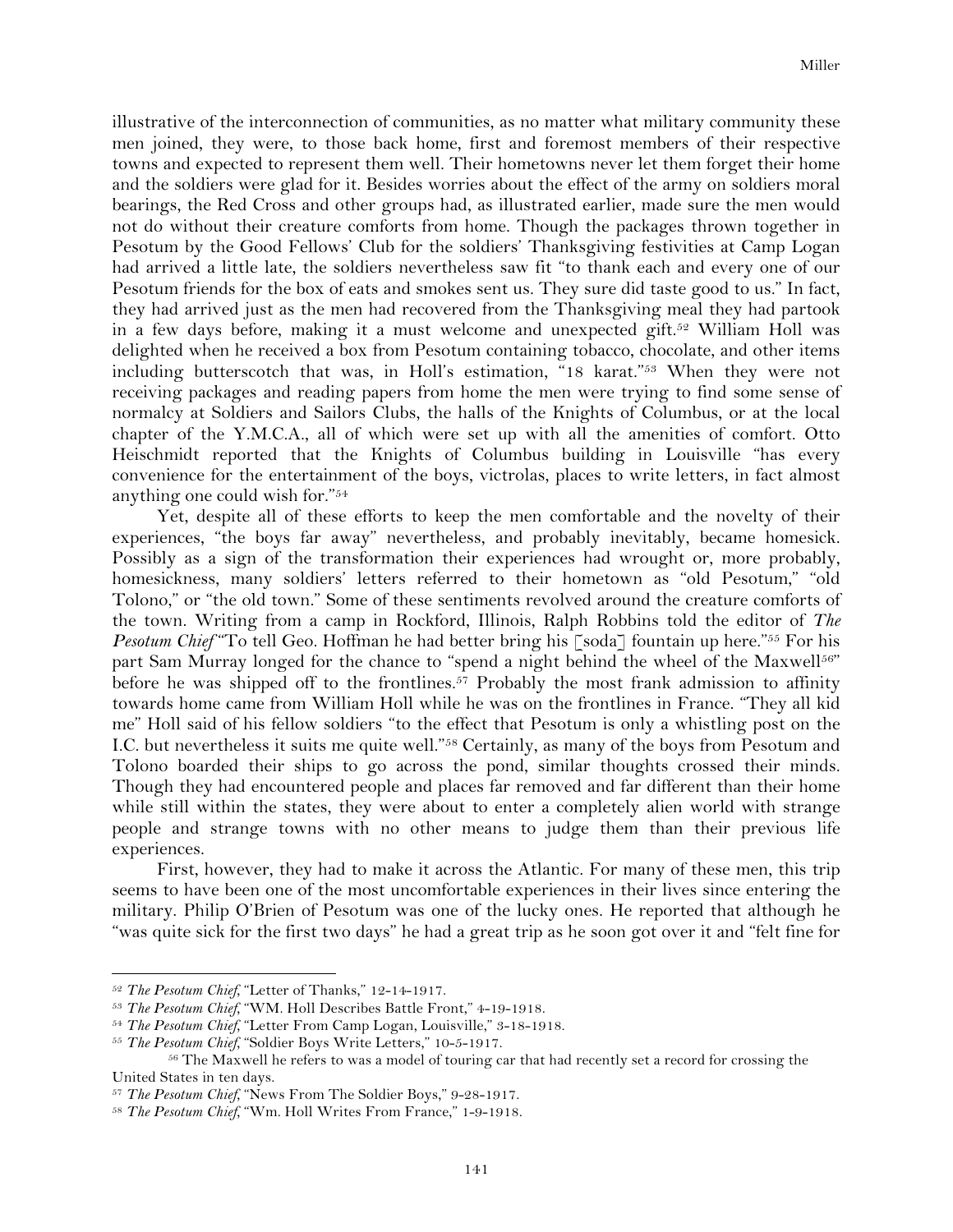the rest of the trip."59 William Holl's depiction is an exercise in contrasts. He reported that the passage to Europe had been a safe one with a "couple of storms on sea." These storms were nothing to worry about, he reassured his parents, as "our ship being a big one we rode the waves for fair." Despite the ships ability to ride through the waves, he told his folks "I wish you could have seen this bunch when they were all sea-sick. Believe me, it was some disgusted bunch. The fish were fed well as long as the boys couldn't hold down their lunch, and some of them were sick for days." Needless to say Holl was glad to set his feet on land at the end of his voyage. As he told his parents, "I never realized that the ocean was so big. It's too wide to suit me."60 Guy Bauman described his trip across the ocean to his wife at home. Bauman told his wife "I was sea sick for three days. The first day I felt like I was going to die and the second I wished I was dead, and the third I thought I was sure gone. It was the worst feeling I ever had."<sup>61</sup> In a sense, this was the American soldiers' middle passage. Leaving their homes they embarked across the ocean and endured physical ailments that, frankly, seemed like hell. When they emerged on the other side they were in different world, living a completely different existence than they had even in camp at home in a world that seemed strange and curious.

The first sign of this transformation was in the dating and placing of these letters written right after disembarking. Without exception all of these men signed their letters with some variation on William Holl's description of "somewhere, sometime" that became a trademark of his letters from France. The censor would now be an ever more vigilant and active force in determining what could and could not be stated in letters to loved ones, hence, the reason why Holl's description of a battlefield in France earlier in this section took on its characteristics. The battlefield, however, was not the only new experience these men were about to encounter. Like in their travels in the United States, they found strange and novel people and experiences awaiting them in their new world. As Holl told his parents, "Believe me" landing in Europe, "will seem like going from one world into another."<sup>62</sup>

Wherever the men ended up overseas, they were struck by the seemingly strange world of which they were now a part. One man, Jay Marten ended up in Cuba in a camp near San Juan Hill. He had went to Santiago and believed it to be "a queerly built city, a mixture of old and new, all jumbled together with wide streets and narrow ones, all 'as crooked as a dog's hind leg.'"63 Only two men, one a sailor and the other a soldier, appear to have spent any significant time in Britain. As a sailor, Joseph Rund of Pesotum came to port in a variety of places. While he was in London he saw, among many other famous sites, the Tower of London, St. Paul's Cathedral, Westminster Abbey, the Parliament Building, Buckingham Palace, and the King's residence. From London he went to Liverpool where he was struck by how "a sailor is sure 'ace high' in England." Given the treatment he apparently received, it is probably not that much of a surprise that he found "the English are the grandest people I have ever met."<sup>64</sup> Philip O'Brien's account was a little more descriptive. O'Brien fancied "the small streams and the beautiful hills" of that "beautiful country." "The farms are small but in good condition," O'Brien reported, "Everyone who is not at war is working. Women are helping with the spring work." Despite the natural beauty of the place he found the people to be "so much different than we Americans"

<sup>59</sup> *The Pesotum Chief,* "Corporal Phillip O'Brien Tells of Trip Across," 4-5-1918. 60 *The Pesotum Chief* ,"WM. Holl's Letter," 12-7-1917.

<sup>61</sup> *Tolono Weekly Herald,* "Letters From Boys in Khaki," 3-15-1918.

<sup>62</sup> *The Pesotum Chief,* "WM. Holl's Letter," 12-7-1917.

<sup>63</sup> *Tolono Weekly Herald,* "Marten Brothers, Widely-Separated, Write Home," 2-22-1918.

<sup>64</sup> *The Pesotum Chief* , "Sees Historic Places," 1-11-1918.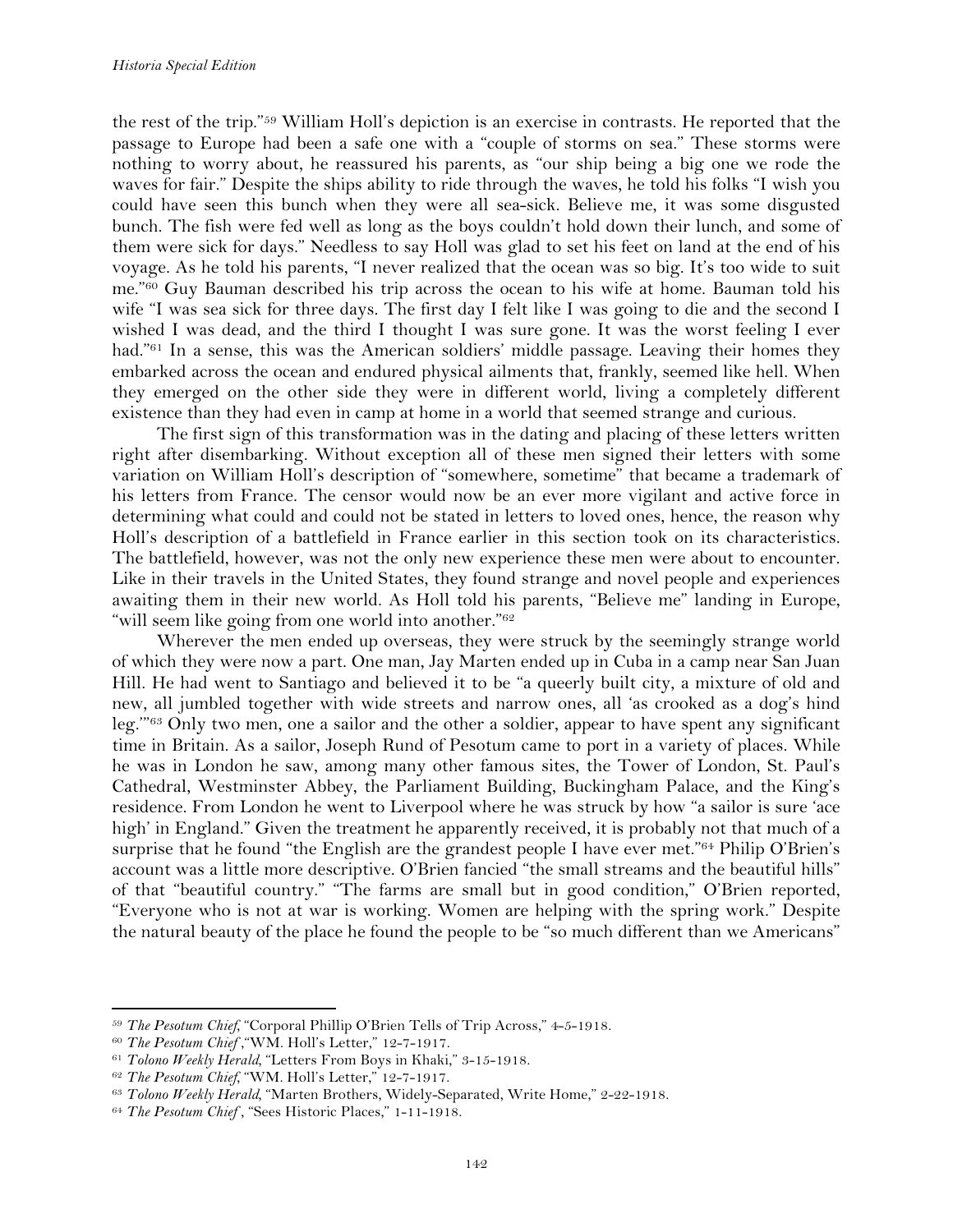and neither disparaged or held them up on a pedestal. It was as if he still did not know quite what to think of them.65

Like those in England, the men who disembarked in France could not help but notice the differences in people and places. Probably the richest set of correspondence published was William Holl's correspondence with his family. "Over here," he told his brother Harry "every other door in any town is a café but not what we term café. A café here is a wine room with tables to sit down, and from which French wines are served, but nothing only the non-alcoholic kind is sold…I have tried it all, but it is worse than vinegar. I can't see it." Holl was also thrown for a loop by the odd fact that he had not "seen a single soda fountain in all the country I have been in. In America, you know, we would not think much of a burg where we could not find a soft drink joint."66 It was not all bad though, in another letter Holl described how he "ate a dinner in a French café which was quite a dream to me. I had my dictionary with me and for dinner I had soup, fried rabbit, French fried potatoes, brussel sprouts which is a French dish similar to cabbage sprouts, bran bread and cider at the price of four francs, 50 centimes or 90 cents in our money." Deciding to see the city whose name he could not or simply did not divulge Holl hopped onto a street car as a means for a relaxing tour. The sight of a "woman conductress and woman motoress" who knew "how to handle the cars" was such a novel sight that Holl had to relate it to his brother. <sup>67</sup>

Another local man also noted major differences between his position in France and his hometown. Redick Marten of the same 149<sup>th</sup> Field Artillery as William Holl, told his mother that "In walking about [France] one is struck by the difference between the modes of farming here and at home. There are no large fields, most of them less than an acre. A great deal of the ground is taken up in hedges." He further reported that "while two-horse teams are common" unlike at home they "are generally placed one in front of the other instead of abreast. The drivers walk and lead the horses instead of riding." Marten was further impressed that the roads these teams traveled did not have a single dirt road. 68 William Holl noted a more confusing difference in the roads."The roads here," Holl told his brother, "are not so square with the world as ours and a person is liable to come back to where he started unless he is familiar with the country." The houses were also strange as they were built "wholly of stone" with "no lumber being used unless absolutely necessary." Like Marten, Holl reported that the "Farms are small" and further noted that "villages like Pesotum can be found in any direction and at an average of about a mile apart. Stoves here are as rare as snowballs in Hades. The fireplace answers all purposes."69

Such differences served to remind these men of home. At the same time, care packages, newspapers, and letters all served to break up the excitement and monotony of their lives in camp and Europe. The mail system was a tangible link to a place they well understood and to those they loved. Undoubtedly, at one point or another on their travels in Europe, men wished they were back home. At least one man, Guy Gauman, would have taken the first boat back immediately after arrival his in France and a horrible experience of sea-sickness. Gauman noted that "Everyone seems to think the war will end this summer, but I don't know, I hope it does." "I am ready," he told his wife, "to go back any time."70

<sup>&</sup>lt;sup>65</sup> *The Pesotum Chief*, "Corp. P.T. O'Brien Likes England," 4-19-1918.

<sup>66</sup> *The Pesotum Chief* , "WM. Holl Describes Battle Front," 4-19-1918.

<sup>67</sup> *The Pesotum Chief* , "WM. Holl Writes From France," 2-22-1918.

<sup>&</sup>lt;sup>68</sup> *Tolono Weekly Herald*, "Marten Brothers, Widely-Separated, Write Home," 2-22-1918.

<sup>69</sup> *The Pesotum Chief,* "WM. Holl Writes From France," 2-22-1918.

<sup>70</sup> *Tolono Weekly Herald,* "Letters From Boys in Khaki," 3-15-1918.